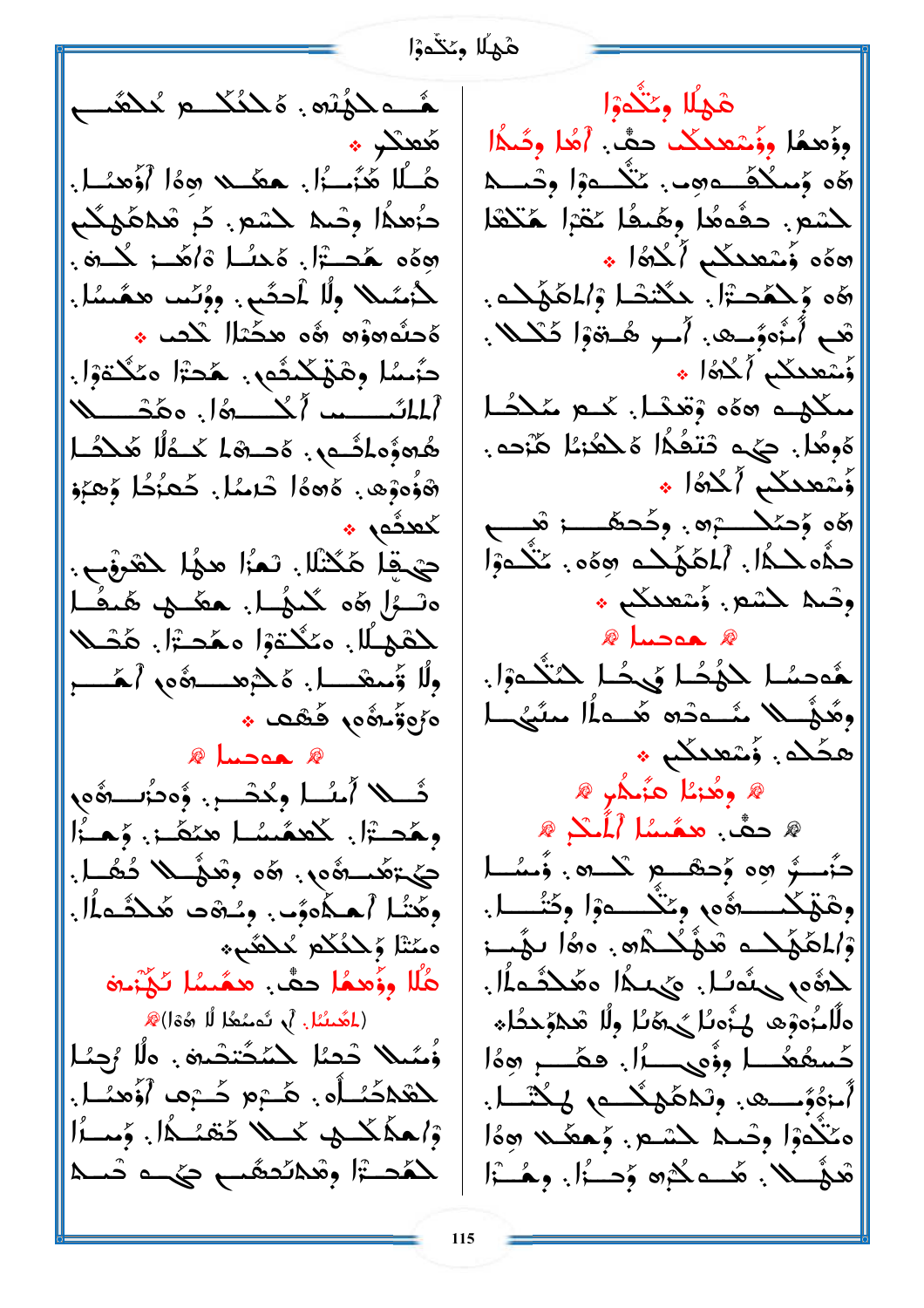هْهِلَا وِعْنُووْا

إِسْتَرْبَا. حقَّ. فيُوصِّحبِ كَبِلًا لِمَّسْنَا. للَّكْمِهَا الْ لحدُّم لقُوحُمدُه بِمَتَّحْمَوا وهُنكو كَعفَسُــا. وُههُا وْهدُّـــم هُـودُــُــا. ة/لمَّنُّ لَاعْلَامِ هَٰذَٰهَا. هَٰمَهُمَاْ أَلْمَكْاهِـــدُهِ, هُـُمَحِسُـــا كَــــــرَه لْكَسُبُنُــا. وُ30ا كُـــولًا حرَّجِئْنَـــ3. ة/بالمُســكُ لـكلانُــهِ وَمال هُوَيَــلا مَتْـا وإيُغُدِماُ \* 2 Lusca 2 دەنسا ئەھْسا. ھُسْلَا مىنتىسا. تَعَمَّاهُشَبٍ. ثَبِي تَسَبِّهِ كَسْبَ هِمْ الْمُسْتَمَرَ وَّمِتَّةَوْلَ كَلا تَكْفُوا وْالْمَّهَكَ . هُم فُــــه مْ أَتَعــــــــهُ أَا وِتُعـــــــــه وَوَى. مُەڭتەم ھۇلا ھُنَ، ئىمكىۋە وَّٰ اس هُوَدُنَا. ٱلمَّنَود هزم للأهُا. ەھْ ھْدۇسْــى گاۋتــىۋەب. ھگىزلە هُدوهُا هيهُمشكَا \* a a cha لَا أَعِكْمَحِسَالَ أَه هُــواُ كَـــلا أَكِمُــــوَهُ ، إِنْ كُمُّــ هَـــــــه حَكْيُ وُهشَهلُم سَرِرٌ وهُندهُ ثُمَّ أُبَعْدَهُ وَ 1999 - 1999 مِنْ الْمُسْلِمُ وَمِنْكُسِمْ وَمِنْ الْمُؤْمَنَ وُكْتُ أَيَكْسُوهُم كُتّْرًا. يُـتَهْلُ لْمُقْطِ هُدَمُّـطٌ. هُوُهِ هِدَّمَــوْلِ كِمْ هُبِ أُنْتُرِكِي وَهُدَوْءِ لِمَوْهِ وَلَحَقْفَا وَوَهُا ﴾

للشبع دُلتيْت ھُـــُووْھ. وُرِجُــا بِسَّحْلاً كَمُلًا. لَاهْزَو مِّمْا وَالْحَدَّةُ . هُّدْمِسُل حَدَّةٌ وَصَّلَىٰ وَالْمُعَبَّدِ ةُ10\$ حِكْمًا. مِمَّنَس لِمَتْعِرْفِهِمْ وَحِدَّةِ كِتْهِ فِي الْمَرْدِمْ وَمِنْدِينَ إِلَّا تَعْمَلُنَا ىڭئەلم » lusea. هُا قاْلَ وْهِدْهُمِ هُو مُحْمَّا. وِمُتَّحْوَلُ كُمْ هُلْمُمْرْكُمْ، وَهُؤْسِلًا هُدَفٌ وَ ورڤ وُوهي. هَجِيرًا أُهيرًا لِّمُعْتَقَالَ. ة/سو هُووُسْل ٱلمَّرْصو كَعكب رەۋىتەشرە بالىقىم رەۋىكىتكە كَعتُوهْما. هَفّْهُمُما وُٱلْمَا. فُنُوهَب وتَحْشَـــز وُلْمَـــل: كَالْمُنْـــن كَعْنَـــده كَحِبَثُه تُسْطِي وَاُهْتُوْسِطٍ حَقَّوْصِفُ الْمَسْرِ ه هُدَهُ هُمْ هُوَ وَهُو هُ وَمُحَمَّد  $\circledR$   $\circledR$   $\circledR$ لْمَ نُعْمَعُكُمْ لَا هُوْاً. هُـــْمَمْ شُــْجُوْهِ هُوْوَا حقهاًا. 16 مُحْمَّا إِسْرَٰنَا لًا أَسِجْ. اوَّتِهْا حْقُـمٍ ٱلْمُكَـزِهِ. ة) منصلاًا لَا هُنْـــزًا. أُهـــُلا همُبسُـا هُــم هَــم حْـــهٖ هُتــهْلِ. كَنُتْرًا هُدًا كَدْ: وَهَّنْدْ هُدْ: وهُـــوُدْهِ. ﴿أَهَٰـــزِ جَعِجَــزِبْهِمِ. وَحِمُدِجًا وِحُمِيْمٍ مُتَبَّا هُدُهِ بِنَىٰٓا وَٱلۡدَٰهَۚا. ۚ رُوۡىٖ هَٰٓحَۃًا منۡعَمَـٰـعِ لْأَدْفِيْدِينَ هُدَا وُإِيْلَ \*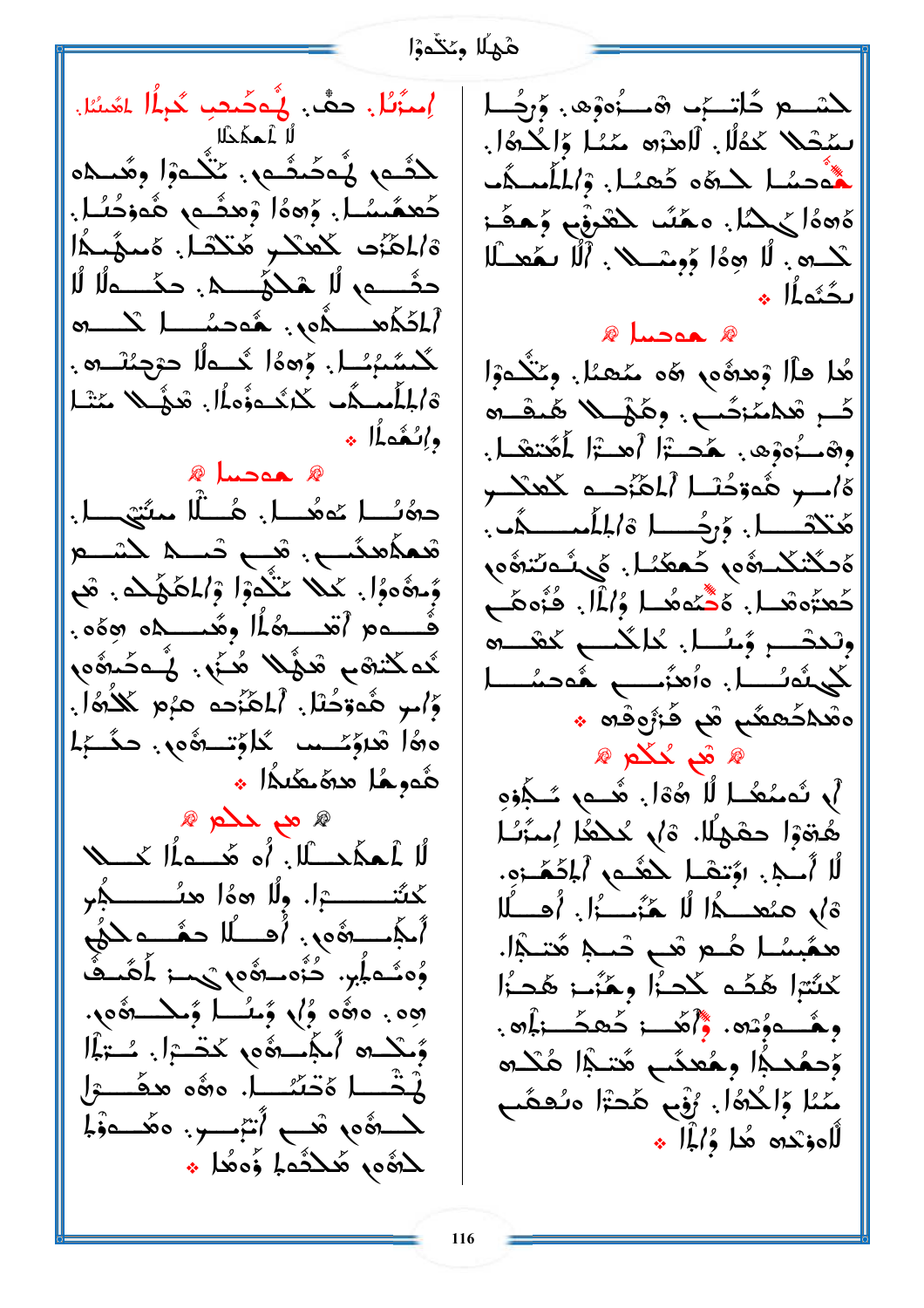هْمِلًا وكْذُورًا

همُتْع. ةُهكُلاً. فَيْ يَحْمِكُمُوا كَعِنْــهِ لا وِتْعَهُّكْــبْهِ ٱلْمُؤْمِنْـــهِ ٱلمَّهَٰكُمْ حَثَّكُوهِ. ةَالمِسْقَصِ أُسِرٍ | هَيُحَقَّـــهِ هَــــواًا. وِهُو بُسْـــا لملكع \* ® حُذُه أُل وهُن، مُدهُّده ® هُزئا وُسْعَدِكُم مَكْبُوَٰمٍ. بَعْدَ رَجَّا فَيْتَ أَتَدَّا أَرْحَادُ بِكُمَائِهِمْ كَعَمَ كَتْرَكْتُهَاخُمْ تَمْعَكَدْ هُدْيًا ةَسْتَهَا كُلّْ مْ يعُف فُومَ؛نُا وكَعْدُه هُيفًا وتَحِيط أَسْرُهِوْمِ . وَيَحْكُمْ وَهُ أَحْمَدْ وَهُ مَنْ وَيَ وُٱلْمَوْۤا وِيْسَنُوْهِ ٱلثَّمِنِ ﴾ هِيَمِهِ حَأْمَالًا شَؤْيَلًا وَمِـتَرَا بِعُمِـدُّهِ، أَنُهِ . هُولًا وُسِعْدا كَبِيلا أَمْدِهُاهُومِ وثَعَكُمْكُمْ وَهُوَ \* R LOLLOL R هُدمسُا لَاحُا وِهُثَىٰا وْحِسًا وِهُدْاً دَّنْتَلْ. وهْيَجِبْلَا كُحِبَّا وْتْعِيْكُمْ و لَمَوْمَد لِمُؤْوِيلًا وَسُلَّفَ أَنَّفَعَ هُـ ثَوْوْا مَتِبْلًا. حَعَدُوهُ مُوصِدًا حَدَّوهِ أَحَدُٰٓا هَٰحَكُم وَّسِعْلَ ﴾ دَّتِكَهُلَّهُمْ هُنَا بَكَهْلا هَدَهْا وَوُّى أَل هُنفُلا أَمْلًا وِهْدُنِيهُ هِ دَجُمٍ ۚ دَهَٰعَفُمُاْ ا \_ هدَّىُ;ُ*نَا* وِ كَلاَمًا حَتَّى. عُلَّا هَأَوْهَ لِمُعطُ وَّحًا ۖ حَمَّدُهِۚ ۖ وَحِمَّحَـ زُّمَارُهُ مِ ٱلمَكْلَدُ. ٥أُﺳﺮ وُّﯩﻤﯩُﺪُﺍ ﻩﻫُﻪﻭْﺣُﻨَـٰﻟ. ٱلمَّذَٰده كَعنْدِ مُتَكْتَا. هُءَدسًا كُر هُّەحسًا خُرِ هُەحسًا خُرِ ݣُلُهُ! ﴾ هُــا مِنْسَىٰ هُــواْا وِيَتَكُووْا. وِكَــر وهَٰۿٞٮ؇ هُمڤ۩ وٞٳۥ؎ۢ۫ۄٛۅ؞ؚ؞ۄۿڋؙٮڹ 1961 هُدفُمْ وْهِدْهُمْ. وهُدَرًّا أَهْدُّا

أمترا حتدهكا أو \* إمْرَامًا. فَتَحْلَّى. أَهْبُوه وْهَدْهُمْ أُسْرِ هَٰتُا. مُبۡوَّمِينَ وِٱوۡوَٰهِكُم وَكَٰلِهِ وَهُكُمۡ دُبُو أَهْتِيكُمْ. أَحْقَقْمُ وَحَتَّتِهِ. 3. 8 أَسِ وَهَذَهُمْ أَجًا كُلُّ حَتَّا هُ هَذَهُمْ هُزَمًا كَلُّ ۇشكەرەت ثَّابُهُا أَسر همَّسُّا مُمَّتّة و آهُ 16سر تُدهمُا وسِّعلًا هُنِّي َخْلَ A Lisai قَعِ يُكُمْ مُجَمُّدَ لَحُكُمْ يُحْقَى أُهُمْ. فٌ ۖ وَ حُدَكُ: فَــه\$بْلَاه وُۢاوُم أُهدَلــوِ قُصْدَاً كَمِيلًا ثَكْشُوهِ كَكْبَةِهِمْ. فْشُــا ههْــا كْـــو هُـــزم وِلْمِدْا فْتِصًا خَعْصُــْٓةَا. وأَحَــدًّا لِكَمُــا  $\bullet$   $\bullet$   $\bullet$   $\bullet$   $\bullet$   $\bullet$   $\bullet$   $\bullet$ هَهُوش هَالْمُعَه هُوْتَالْمُنْعُمْ هُلَا. وِكْتُتِرَا. وِهُحِكْفَ حَكَبِكُمِ وْتَــْــْ هْـــع وُّەھُـــا ەھُـسْــا هُـْـــدَّا أوهقم المحمدة والمعقب اَتَّــمهُ صَــرٌ حَـــةُ ابْــَتْنَدْ مَــاْنُصَــةُ ا وهُهمَّب هُوصُلا كُلْرِ هلَّشْلُو هُتندا \* R Lisca R هُوصِمُا لِحِيهُو هُـُلا. وْاهُــز هُــزَى كُمْدَٰۃٍ بْهُ». وِثَـــلا وُُٖاتَـــلا فَيٰہِـــزبِ وْهُــدًا وْهَــبِ مَمْــا. لَا أُوْقَـــدْهِــ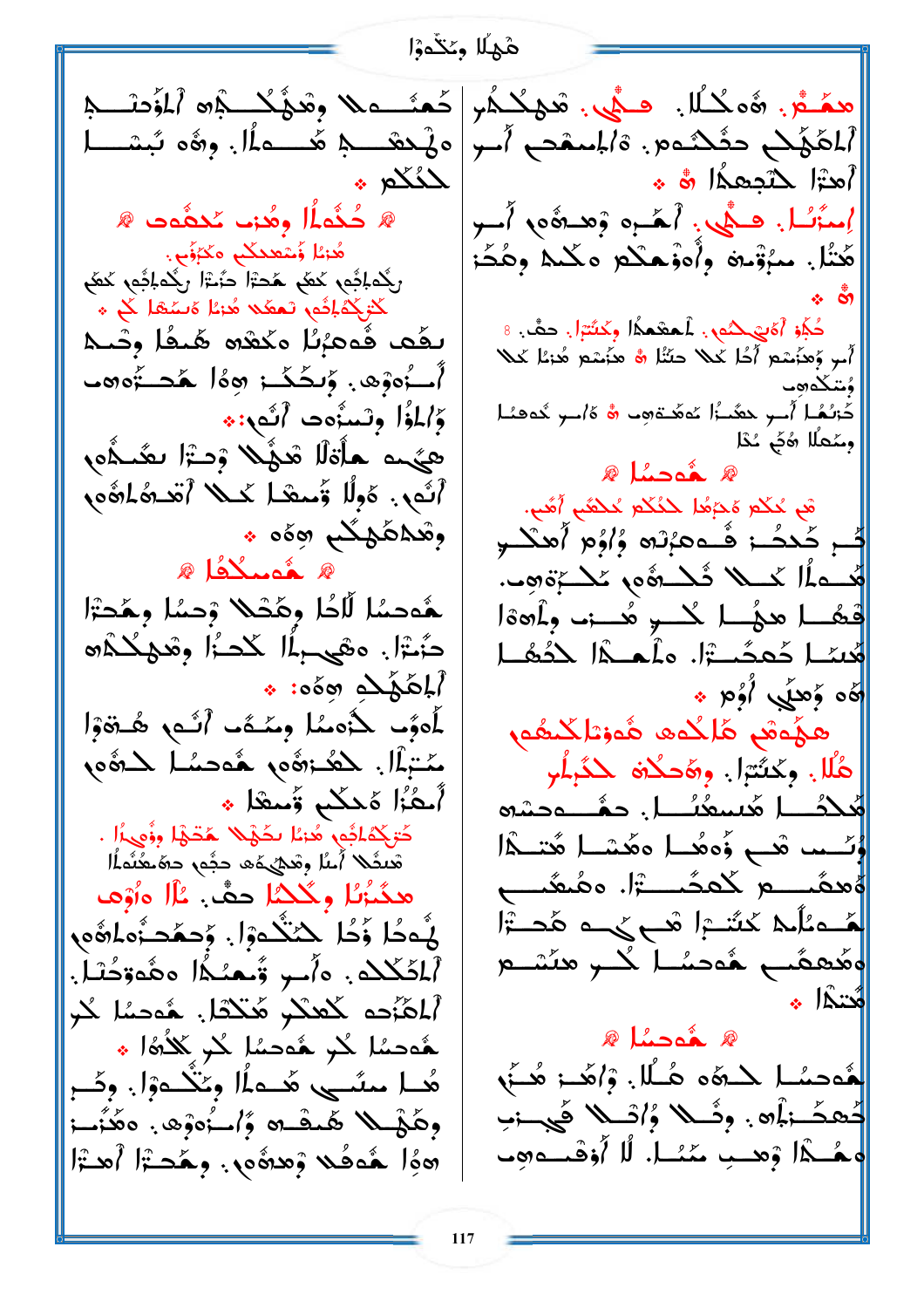هْهْلَا وِكْذُوْا

أَنَّهِ كَعَفَنُا هَكَاوَىُكَا \* ® هُروُهُا. حقٌّ. أَقتُل وْمِ ® حدُّ. هُوصيُما كَده كَصَرًّا ومُؤَمَّرَ ؤەداللەھى ۆقىگەھەم هُـزُّه)َ لاحَـُـزٍ هُؤُهوْها حَيْبِـهِ حْسَـدً للشعر وُسعُوواً. لَمَا أَشَبِ أَهْلَامًا لمَثْـه. هُــه أَلمقَــم كُــه هَٰنُسُـل. هنِّس وْبِ هَـٰةهُـٰبِ وَلِّكْتَـا. ةَاهْـٰرِ كْرِهُــا وكُـْــةوْا. ۞ \_\_\_ دْتْفُــدًا وأقدهُ اهْمِ مَحْمًا أَنُم كَـهُلًا. هِ هَا ىئْمَىُّا ۞ھُو، هُكْتُماْلِ. ەَكْتُنْمُا ه الأفتر مكّ الْمَهْ اه وَإِوْقُ هُنَّهِ تَمَكَّتِهِا. ەَىـَشَكَ كَـْدَهِ رُنِــز لمُتكْتَبِلِ أَهْبِ هُدْهُ وَيُسْكُلِ وِثَكْ۞ وِّئلا ەھۡبُـھُـا. ەھۡنْـا خُـ۞ هُبُعُماًا. مَنْعَبُوماًا هُحَبَّـنُّوماًا. هَـع ئَــلا مَــٰقَصَّـ وَدـُـا هِمَا. هُـنــدًا ثَكْلَهُ وَكَطَكُتُمَاْ أَاكِبُهِ وَهُوءٍ. أَسر رەُدىتىلە ككىمە ھەھىدە ئار. كىيۇە هُءكُل مَكْمٍ كُمِيكُماهُومٍ ۖ مُدووُّنَا ۚ \* إِسْتَطَاءِ حَقٍّ، إِنْ صَحْبِ أَهِنَّهَا الحَقْ. جَنُّبَ وَ وَإِيْهَا وَوَجَبَ وَمَثَوَّبَ وَمُتَوَهَّدٍ وَمِنْدَهِ لحكلا كمعكنا وكاؤكد قتئع لِهَءهُا وَٰحًا لِحَمَّحَۃًا حَنَّةًا. وِهْدُ ا هُــَٰٓىٖ ٱلۡاَهۡكُـدُهُ هِهُهٖ ۚ. قَبۡ اُــَّۂُوٰٓهِ ﴾ هَٰٓدۡكُـا مِّىٰفًا. وۡرَٰكِـا سَنۡدَــٰا لَاهَٰـۃ هُـههُاْ. وهَٰا تَكْتُكُـهُوم نُومُب لمُعفْسا. مكَّبَا هُموهُا أهــأُا

لَمُحْتَمْلَ. هُـْحَسُلِ كُـرِ هُـْحَسُـل كُـرِ هُوصمُا كُلِّ كَلاُهُ! ۞ هُوصمُا كَلاه لَكْسُبُرُسًا. وَ16% هُجِبُوا حَوْجِئْتُـ9. هُجِعْجِيءٌ أَعْمَلَكَــبِ 160 هَنْكُــا أَنَّهِ كَحَبَّكُمْلٍ. هُوجِسُل كُلِّي هُوجِسُل لْخُو هُءَهِمًا لَحْوِ لَلأَهُ! \* هُوَحِسًا لَّاحُـا وُحِمَّــع كَــٰهِ . وُسُــا مَكْمًا وِهْوَكْدُهِ. مِلْمَوِّسْمًا كَحَزَّا وهَٰحْلا وْهِدُّهِ، أُسو تَحْهَ أَلْكَحْمًا. هُدتُ لَكِ هُـٰدتُ لَكـٰرٍ هُـٰدتُ لَكـٰرٍ **ASS 3** ه هَمعُدا هُبِعُنا وِكُلْمَا حفٌّ. كُمْ هُزْمًا هُزْمَعٌ ﴿ كَنْدَوْا ثُمْ هُدْشُسْتُمْ مِدًا هِءًا بِشَالَ. ەھْكلىقىسى كۆپ ئىسكە كشىم. دَّاتَبْ أَمْرُوڤِ. هفَلا هُاْا وُاهْ تَكْلُّا وكثَبُلًا. وكملا تكبش شماًتكم حمّمُا ودِّئُـولًا. هُدَّوْهَا وِتَرِجُــدَ خَالْمِسْكُمْ مْكَمِنْ الْمُكْمَة . لَمْعَيْكَ. دُّىسۇ ھە وكْكىلا كىتىئەھْسەھ |ەتزىب ئداۋتتە 2 Lisca P كَمِلًا شَمَا لَحْشَمِ كُتُّ: ﴿ وَمُمَا هُوَنِكُمْ وُهمٌ. مقعقد هُلا عَكْبُواْ وِحُقْبَ لْمُتَكَبِّدَةُ فِي اللَّهُ الْمَوْءُ الصَّـْدَدَةُ فَ عَلَيْهِمْ مِنْ الْمَرْضَو تَحْمَلُ مَمْعُلُمْ وَّكُلْ. مَكْلًا كَلَبْنُوْسَمْ هْدَمْنُهُا وَإِنَّكَ هُــٰهُ/ْ. هُـُمَـٰـٰ ا َكْتَرْهُكُمَّا وِلَّا مُكْتَرِّبٍ. مَكْذَوِّسًا وِلَّا أَسْعِم سُلاحُل. حَنْبِ يُحُلُّ وكَنْلِلا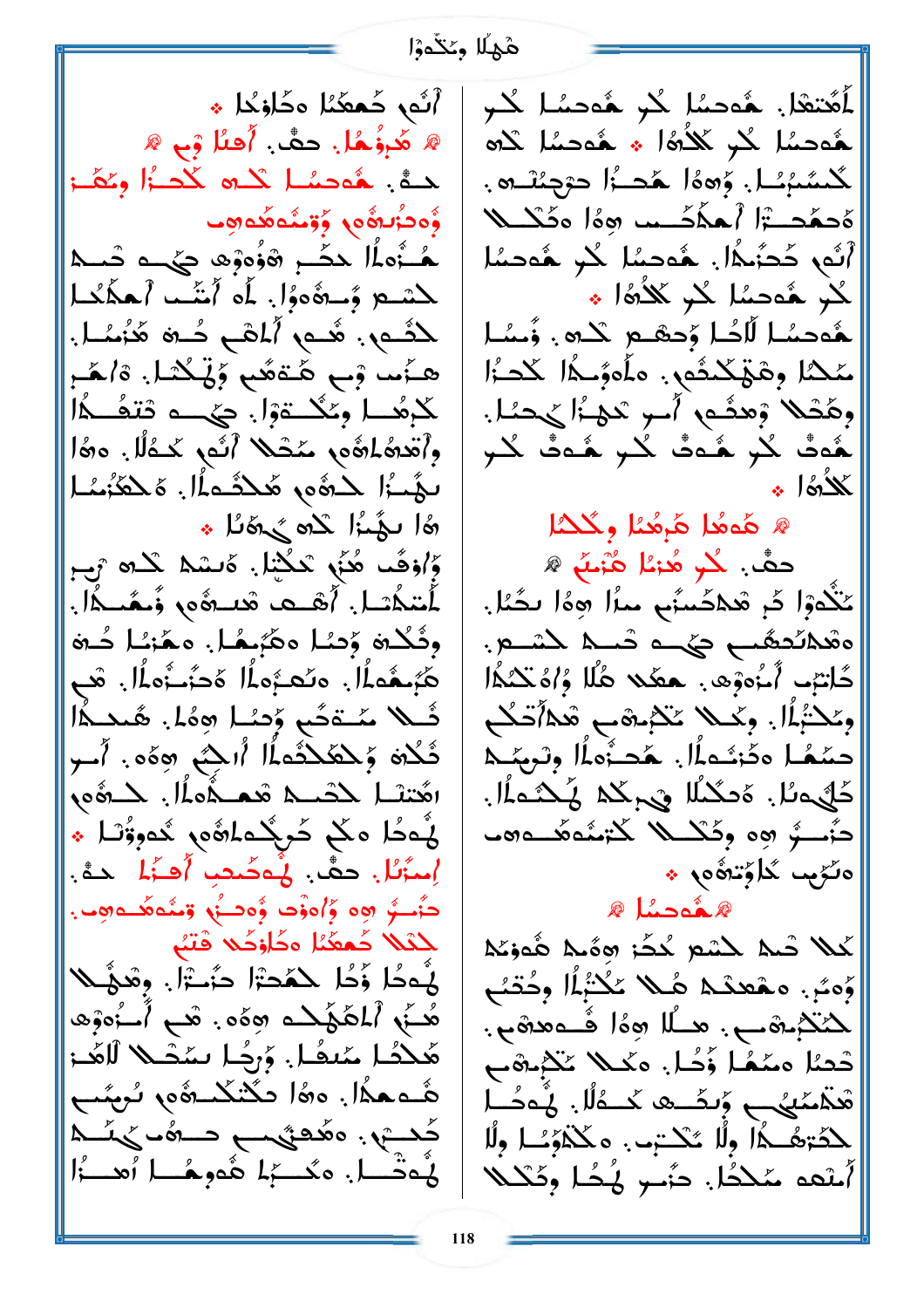ھُنَسُلُ ۞ رِيْنَــما۞ بِاكْبَوْكَبِ ۞ R Lisai R أُمس وُسَّمَسْلاً كَلاَهُسْمِ دُمِنْسِكِينَ ەۋەدكتىسسا لمەئىس ئۇس ۋە لِّءةَا حُثَى كَعْنَفَ وَقُفُدًا ثَكْلَهَبَ. حُصْلَ إِنَّا هُـْنَـ ، وَحُصَّى كَعَنَبَ لِهُوَرًّا . هَوْبُلا كَمِلًا وُحَضٍّ أَخُووْهِ. هَوُكُمْ عَكَبَ حَرِهُما أَهتَرَا حمَّمقًا وؤُوبِدًا. ؤُەدْرُبەھُە ، مُّ ضَعِكْمُا وَخَاوْجُا ﴾ *®* هُروُهُا. حفّ أُووَه كَعِنْقِا *®* ﺪ-ﯔ. ﺣﻨُﻨــُﺮُ ﻭﻩ ﻭﻟُﻨـﺮُ… ﻫُــۊَﻮُﻭﻭﺏ. ة/ەۋْد ھْقْدەُ) دېگىمگا هَٰٓلِكُـٰـا وُبِسْـٰهَ لَّاوَيْـٰـا. هَ۞هُا إِنْـُهَـٰا سڭگىپ. ەتىۋىكىۋە {لمىقھىدە. لمكثا في لها وصْه لحقم. 10كم تَعْكَـــدُا وأَزْوِذٍ. رَجِحْتُــــا كَانُــــا لمُشْــه= دُوْهُوم، حَزْمَــــوْ وە ولَـــوْمِد حَمَّدُ : يُوسُم أَوْصًا هِكَة وَوَالِ هَلَكُمْ الْمُسْتَمِنِينَ مَنْتَقَا عُنْدَهُمْ. تَقْعَلَمْ هُمْهُنُونُوْا ەَ كَشَــە۞ . لَٰاؤْكُــا خَرِهُــا حَكْـحُــا . وِكْتُوْا مِمْحَــٰٓٓا يُحْبَى مَكْنَــٰ مَعْمَا وْاتّْدْهَٰاْلْ. دَّىبْ وْكْمْلَا هَْدَاْرُه لىقھە $\ell$ حكَّهْلُـــه حهَّتْلا ٱلمَّذَّحـــه . أُـــــو شەملە كىمە كەھل. ەگىگلۇەلە كَكْتَوْل. 300 هُەوْدُنْسَا هُزُّەنْسا. 

Lُمثَـٰہمدًا. حمّٰہ ملا وؤوداُنـوہ \* حِنَّــوم وُودُنِكَــو أَو كَتُحـوَلَ. وُوزًا تُكْرِمًا مَنْكُرْمِــةَ ضَــةَةَ. هُمْنَى هُوحِسُنَا لِكَتَكِّتُ لَا هِهُمِنَالًا وَلِحْقَعِمِيقُوءُاهِ أَاوَهُمُسِيقُومٍ. لِحَقَّسِمٍ لْمَحْمَدُّـــهِ وَهُمَـــدُهِ وَحِسُـــا. ەھُەزجُىُّا وُوِتْـا ھَــ رُٰلِىٰاًا. رِكْداخُــە ِ ـأهةا. ـمُـــوزُا مَمْعُـنُـــا. ـكنَــــزِــأَا محرة حكيكا @ حُذُه لُما وهُن، أَهْنُوم @ ِّ هُذَا ٱلْمُتَحَدِّكُم كُرِيْكُمْ لَهُ مِنْ الْمَجْرَأَ الْمَبْتَرَاتِ<br>كُرِيْكُمْ هُ مَا كُمْتُمْ لِمَا هُ مِنْ مَحْمَلِ لَكِنْ مَّا كَكْتُبْتِ هَزُهُا حَجَّرٍ وَوَٰهَا اهُوَّوْهِ مِنْ كَعَرَ هُجَرَّا كهُـــه حْـــــــمْ حَسْــــمْ . وَتَعْبَـــمْ وَهُۚا لِّكُم<sup>ْ</sup>لًا هُلِكُلْ. وْ/أَ! وِتْعْزَا هُلِكُمْلُرْهِ . مگ مسرعة لم ترشه هذه كك لمَعْلَاصُل وُمِكْسٍ حَعِيدًا فِي مَعْزَضِهِ هەَه كە ھُەتِحُلْل. ەآسُرُەوْھ ھُـم كَرِ هُدِهُ \* هُنَّ ٱلزُّمُعددَكَبِ. ضُرِكُه هُم هَدحُدُه اهُم @ هَدمُ**ا لِمَذْنُا وِ كُنْ**ا @ *ه* حفّ هُومُنْ هِ مُعطُمُّا مِعاُرَة وَهَا بِشَمَّا جُنَّمَيْلًا ضَّ دُدسُــا. لَا رُحِسُــا حَقَدَدُــأَه حُــــلا تَلْإِسِهِ وَٱلْمَوْلَاءِ. هُجَرَّا هِمُتَهْلِ ەڭگەۋا قىئىشل. ۆھھىلا آئىم رەۋىئەكسىز . ئۇۋەن ئىستەكتەۋە وَحِعَدُهُ تَوْمَى إِلَىٰ الْمَحْدِدِ حَحِجَدًا. وَلَمْ تَعَمَّا حَزَّەدَتُّسُّەە كُبْر هُەجسَّا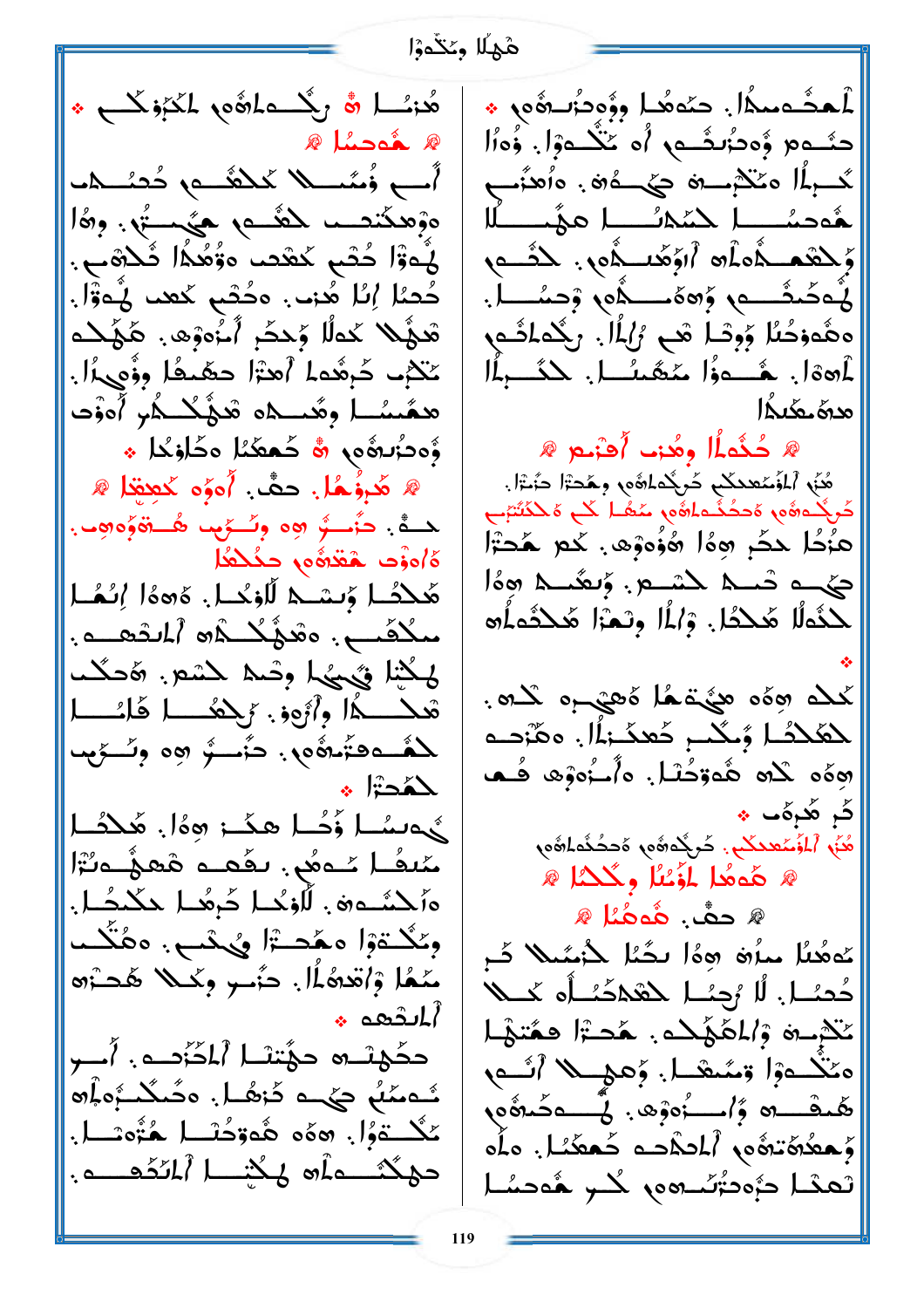وتعدُّے لا لَاهِــْزَهِ وَالْحُــهَا. أَهــزُا لْحَقَّوْفِ أَأَلَمَهُ وَهَٰذًا. وَإِنَّهَا أَنَّهَا قُبْ لَمُعْ . وَقَوْمَ أَنَّمَ مْعَ قَوْمُهِ . حَنَّرَ وُهفَرِ هَدَدْ إِنَّهِ ۖ @ حُذُه أُل وهُذِب أَعْذَبِهِ @ هُنَّهِ ٱلمُؤْسَّعِدَكُم حُرِكُه لِهُمْ وِهَدْ أَوْ دُنْزَا. صَٰكُمهُم مَحَكَّمَاهُم سَفَا ۖ كَم مَكْتَبَ مُەھُىُلْ ھَٰٓكَلُكُمْ مْكِلَال. وِرَى وْٱلْمُكَــَــ أَؤُهْدًا. وِؤُسْمَلًا تَحْمُلُ كَلَّلًا كَلَّةٍ مِنْهِ . هلًا رُحِمًا لِمَعْدَمُمُاًه . وِهَمِيلاً أَنَّـمٍ أَمرْهُوْهِ . كَسفُعُلْ كَمُلْلُكُمْ \* هُوصمُا لَّاحُا وُحِعْمِ ۚ كَاهِ ۚ وَۡسُا مَكَمَا وِهْهْكُمْوُهِ. لَمُوَمِّدُا كَحَزَّا وِهَصْلًا . وْهِدْهُمْ أَسْ تَدْهُزًا يُحِمَّا. حَنَّس وْهِمْمَا وِهُومِمُا وَوْهُـو. تَوِيمُنُّوهِ كَعَفَّۃ مَتْنْسَالِ ەْجْكْسىي ۋْمىغْسال ەمىنىُسال خَرْبُكُمُلَاةُومِ أَهُم هَاهُم \* هُنَّهِ ٱلْمُنْعَطِيِّلِ ۚ خَرِيْدَهُمْ ۚ هَجَجَةً اهُم هُدودًا حقَّ. هَنْدُا هُو وَسَأَلَّ هِوَا هكُم كُتْبَ مُثْبًا أَكْتَفًا. حَقَّ حَكْمًا وِصُّدًا دَنَّهُسِدًا. ۞ وَلِحْقَلَـٰهَا وِلَا ـمُـــــــــووُّد . وِلَّا أَوْكُــــــــــا حـهْــــــــكُ ەڭكېلُـــەھِــى. لكڤەۆھُىُــل ەھُەرُكُــل وَبِكُمْ هِوَيَتَعَمَّلُ. حَيْرٍ وَوَا وِلَا هَكَلَ. دُّكُمْ هُمُحِسَّبٌ ﴾ كُمْرٍ وِمُكْمَرَا هَاهِ وَدَهِ أَفْ كَتَلَكُمْ. كَوّْكْتْمَا حَسّْرٍ هُيفُا. وأَلْمَكْهَكُمْ حصَّه لحشع مُنقُلُه. هُم أُسُوُّوه كَـــــهُلًا . هَحعَكَـدَّـــــملًا حعَمَّنَتَـــــدًا مْلاَحْتَتْشَــــمْ : ەخَلاَثْعَــــــتُّ; أَلَمْ وَوُّەت

ەكككىگەلم ئېتەۋل ەدىگىىدەلم \* الهْدُرٌ همّمه لاه لمعقد واقداماً. وضَلا هَّتْحُكُّا وِكْمَا أَوْكُلْ لِكُنَّا رُوَوُّمُوُّهِ، هَّوْده . أُمر ؤُهِ هُمُمُلُ لِلطَّلاَصُل . ه/ُسْر وَّىمْىٰدًا ەھُەرْدُىْل. دىھىم كىممَىسْل هَدْمَانُتْهُى مِنْ دَهَّاهُى هُدْوًا لْمُعَامَّ إِسْتَطَا: حَتَّ: ٱلْمَكَّلُّكَ 300 مُتَّكَّوَّا حةً . كُم هُوصُلُ هُدَيْنًا ۚ فَقَعُبٍ . |هزٌەھڗُكُنە۞و ﴿وَمَيُوهُمْ } ٱلمَّهَكُمْ هِءَهِ ۚ تَنُّدُوۡلَ ۚ تَعَهُّلاً ۚ تَكْبُر هُسْا ثُلا . هُلْكُا بْنِ رُّههُا عَهُّلًا . هُنَّى هُٰۥٗا وِهُكُنُّـٰه) فَ هُوَ مُؤُولًا كُـرِ مْدِهِّيِّكْدْ. هِمْتْرَا هِهَّتْلَا هِرَى كُلُو. وَحِدُمَشَبِ إِوَّاتٍ هُدَكَ ۞. وَقِيَ ا مقعَّنْنْدا هُدْكُمْ. «هُبْتْوا وِهَّوْدُهُ أَوْكُلُلْ. حَنُّبٍ هُكُمُّا وَاٰوْوُت أَنُّه \* ىۋقىم قۇم ئەتىل وقىلى لىشىم. وشەئىل مىشىلا ئىكرىۋىسى. ئىسۇل لمفتوه أحفلا وهال وتئتما تَكُف هُدَ حُدُثَهِ . سُبِّكُمْ دُه هُدِؤْب وَ«ەەُل. ھڭدەُل كېۋىمۇ كې مَتۆكەھ. وَّقْتُكَ شَمْعَهَا. جَنُّبٍ وَهُ وَهَذُهُوَب  $\hat{\mathbf{c}}$ مُهُ; وَهُ! لَيُوْمَلُ كَعِيْهَ هَا. وِهَأَلَمَهِ وَٱمضَـٰهٖ ضَـٰٓ; مَٰٓضَـٰٓ مَضَـٰٓ ۚ كَنۡصَـٰدِهِ وَحَقَّبَ أَنْهُمْ مَسْتَكَبِّ أَمْرًا وَالْمُسْتَمَرِّ مِنْ الْمُسْتَمَرِّ وُهِبْتِسْلِ. كُــم تْتِتْحا وأَتِّجا هُــُزْو.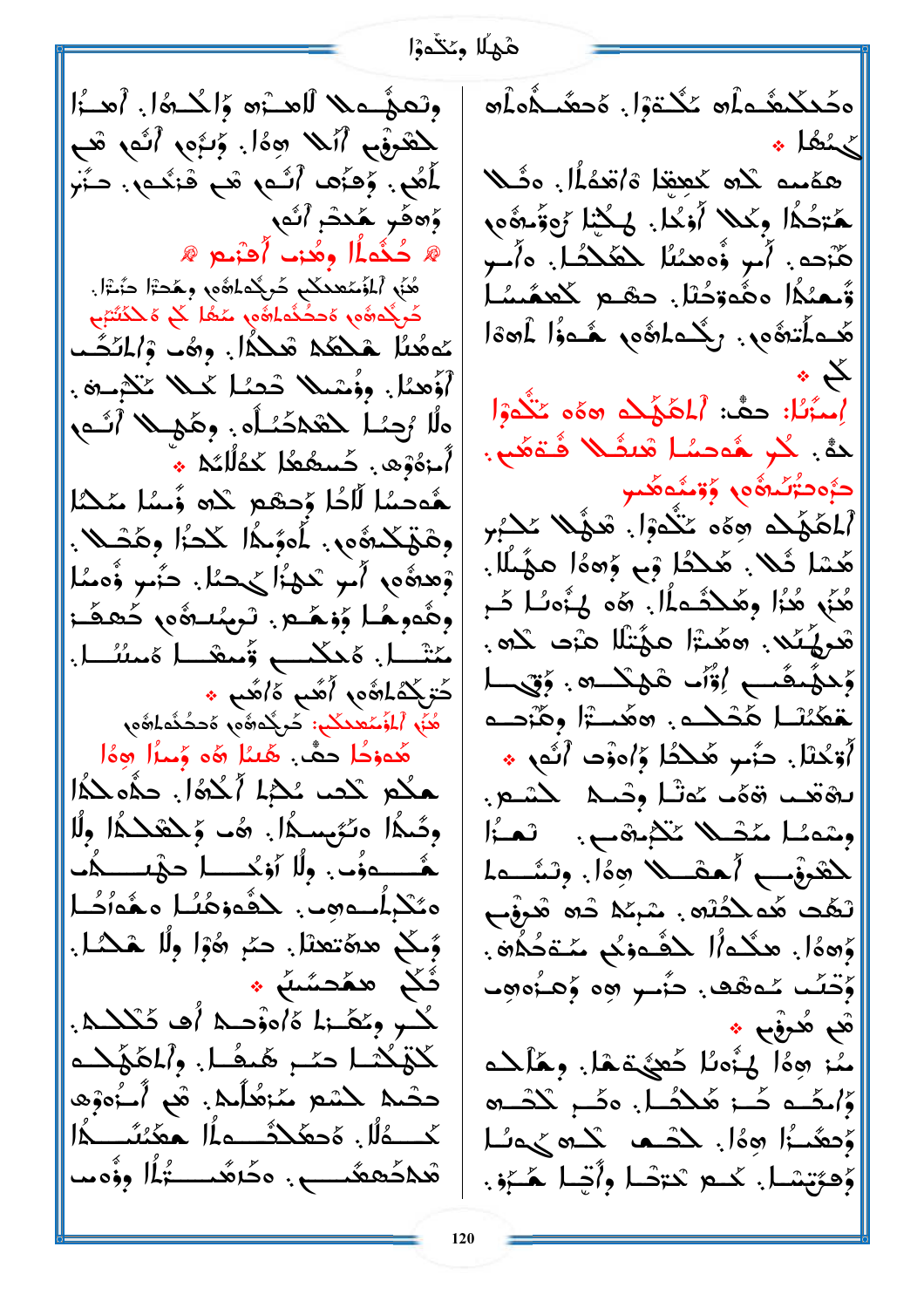هْمِلَا وكْݣُووْا هُومِمًا. ثُكِّ هُوفَصَّعٌ \* | كەلمى ھُرْھُك \* ه ورُدْا تَعِيْنَا وَوَّسْعِيْكُمْ \* هُه وكُرِهُما وهُدَرَّا ودْهِ كَسْمِ حفْ. أَبِي وكُحِدُّه جَدًّا هَٰـٰئِم وًى، وَالْمَلَى مَنْ مَثْلِ مُنْدَوِّبِ. هُحْكِـدْ أُسـرٍ وُسْــع إِنْـهُــا. حَــٰمُلُر ھُم ھُمڤ ۞ وُٱمزُہوٓھ. ہھُم تَعتَّلُه هُرِهُدُ وُسْعِدِكُم ﴾ وُاتْكِكَّرْلِ. ٱلْمَكَّكْبُكُمْ مِهْمْ. كَنْكُمْوْا مَدَّا أَسَّوَدُوهَ لِيَّأْوَكُمْ وَٱلْمَدَّمَدِ. هَي حَمْدِ شَمْ لَمْشُمْ. أَخْذُا \* تَسْمْط دَنَـــــــــــــــ هُــــــــرُو ﴿ الْمَكْـــــكُو ؤُسَّىلا حُصْل كَلا حْتَىـغ . هِلْل رُجِئَـل كَىثَىكْدْ، وْلْمَعْزَا حْفَتُه تْعَذْمَىلَا لِلْعَمْدَمُوْا دَٰاِيَاةَ مِعَسْلِ حِمَدْدُولًا هعَمْنُدُا كَلُدُوا \*  $\cdot$   $\frac{1}{2}$ حكْسًا وُبِحُدُجاً. مِياً وَوَا بِحَيْنَا ه وَحْكَمُا شَعِكْتِبِ \* & حقّ . حَنُروَهُا هرَسَلاً & أَؤُهنُا. هَهْلًا وِهُدْرًا. وِهْدَمْنَوْصٌ وِلًا هُجِدُداُ. لَلأُهُ! \* هُبِعُمْ حُدِّبًا. صَـمْ لهُسْعِ هِيُّحالُ أَسِمْ وَحْكَمَدْ أَلا مَقَتُما وَالْمَوْكَدِ وَسُعْدًا. مِمْحُتِحْما لِلْحُبْ هُرُهُا. هَذُكُمُرٍ. أَهْبُلُمْ أَنُمٍ. حَكْسُلًا فَاسُلُ هُەوٓحُىْل وِحۡتُل هُٓوٓت هَٰلاَحُل لِـزُوىُل کَرٖ edoja (1. *1*/2000) لًا يُرِي. حَنْبِ هُكُمْ وَكَبْلاً أَنُوب. کا کی ایک است کے است کا کہنا أَكْثَا وَثَلاً ﴾ @ حقٌّ. 60 وكُدوهوُنُّا @ حُرِهُـٰه ۖ أَهنَّ الْحَدّْرَا ﴾ [الْمَهْلِكُ وهوَه . تَكْمَوْا هُمْ أَمُّوهُو. وهُا يَهْبَعْ كَلُّهِ همَسُا الْحُدُا. وَحَتَدُوا وَالمَهْدَ مْدَهُكْـدُب. مُكثَّـداً! أَدْوَّلْمَا أَتَّـم، وۡٮُـٰـٰہ ومِنۡــٰلَا ٖ. ہٗـکتُکُــہُوۡا مُحکُــٰہ ا لِّهُلُّرٍ هُبِقُوا \* ؤُەھُل. حَبَسُل كَاسُل مَلَؤُسِوُلِ. أَكْتَمُا هَجَدَ أَنْ الْأَسْبَ وَالْمَوْهِ وَمُسْلَمَالٍ. وثُملاً ﴾ لْمَعْدِيْكِمْ شَعْ كَلْا هُمَّا. سُتَمَّا حَزَّدَهُمْ مسأِل ٱوَّهنا. ۞كمُنا وَبِحُنَّـها!. حَدِّيا أَنَّى جَدْمَ \* كَتْخُورَا كُـرِ مْكَاكَكِكْبِ . مْدُبُّــلا هُه وكُوّْكُمْ لِ هَيُّ هُلَّا دَدُ - أَلَّا. أهنَّ وَكُلُّهُ أَنْ وَرَوْهُ الْمُصَرُّ أَصْلَا وِهَهْكُمْ أَنَّــمِ أَسَرُّهوْمِ . كَـْعَعُدُــا هُــەكْتەُەر. وتصـُّەھ كْـــر قىــر ومَتْنَا أَحْنَمِهِ. حَدْلُهِ هَٰبِقَدْ \* مُحدَّمَ الْمَحْدَهُ الْمُحَمَّدُ هُلًا وحْحِبُا هَيْهُا! أَحْدَهُد وَمُسْلا هُوصِمًا مَنْ أَ. كُمْ هُوَوَجُنَا وُمَعْت فُنْهِ هُنْدَ كَدُرًا. هُ هِعَكِ هَكْدًا لِحْقَدْكُنَاه . ابْدْ هَزْبْ خَايَارَة خَسْئُس. أَسْرُهوْهِ . وَضَرِ لَمْ مَكْمَدُهُ مَنْ مَا مَكْتَبَ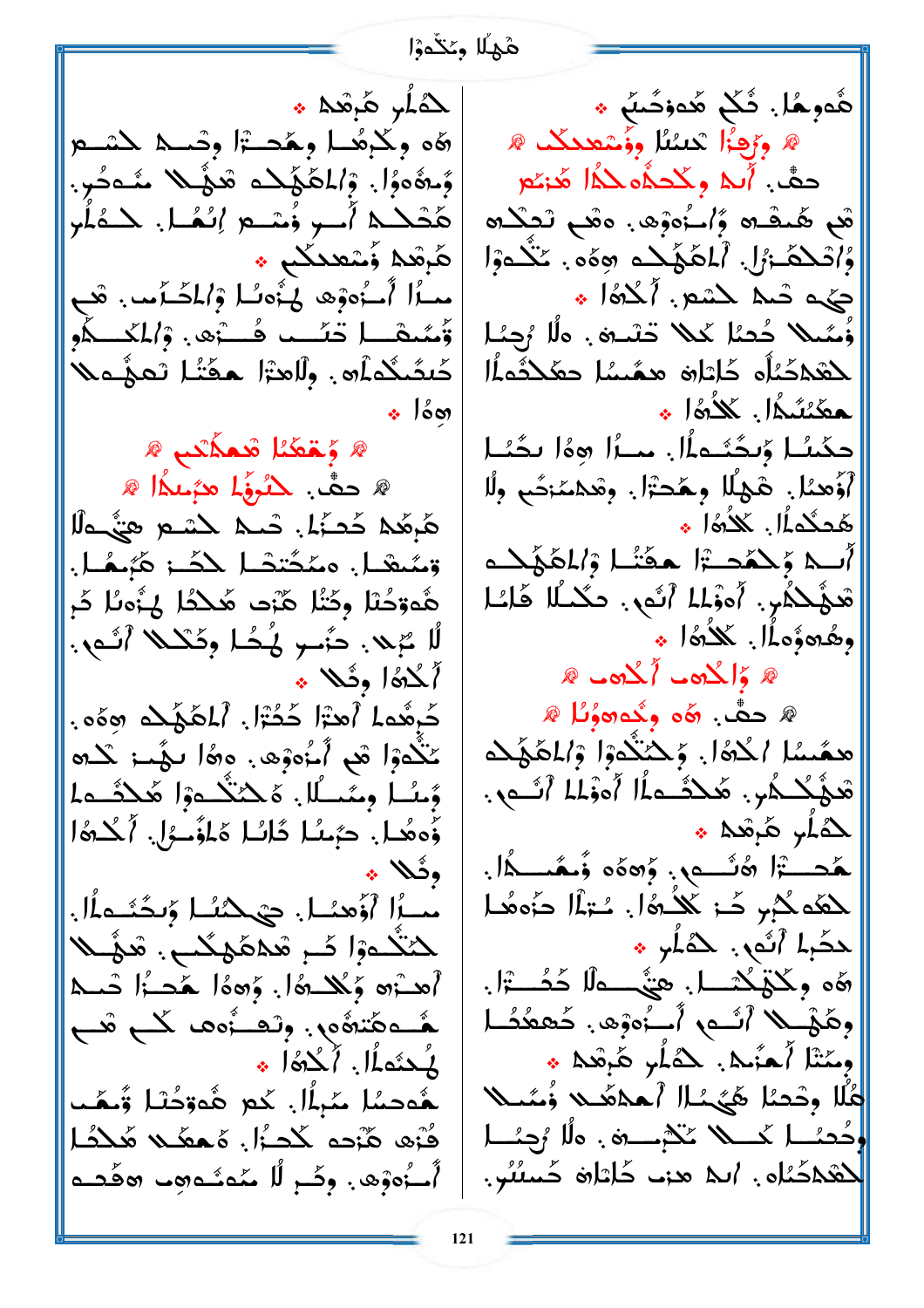هْهْلَا وكْذُوْا

هَؤُكْلُم هُسْا ثُلا . ٱلمَّهْكُ وَهُء ڭگۇل. ەھُ| ئېمَّىب ۋەتتَّىلىھُەب. حَاوْحُد قْتُبُ وُحَنُّدُا ﴾ مىأا أَوْهَنَا ۞كُنَا. كَكْتَوْا كُع هْكْتْݣُمْ، شْهْكْ أُهْتُو وَالْحْدُا. وْاْيْلُمْكُمْ هْجَا ݣُولُا \* حَزًّا وَ90\$ هَجَزًا مِكْفَبٍ. وهَجَرًّا ھُىــە ھُؤْكَــكُە . مَحْمًــا كَــُــبِلُر ەْكْݣُرْمِينْ . وْيْغْشِيقْتْ بْ دْخْلْوْتْتْقْ ، ەۋەۋە كېر قىمكاتار. ەڭگىر كارمىل أَثْنَا. ەَھمَّىسًا أَهَرِ كَرِهُا. مُدَهُنَا  $\mathcal{L}(\mathbf{x})$ ەھە ۋ $\mathbf{x}$ @ décido, caractura **& حقٌّ. هُا هُقُدْ وهُ** ا هُـــا هَقُــــز 16% هَـــاْلِ شَــــه وَّەدُسۇھ رېڭچىرا ۋېڭىشل. كَخْتْرا وٛالمَّهَكُمُ وهُو. مَعِيُّلاً أَهْزَو . وَحَزَ كْلُهُ!. فُنُوعُا وثُلا تْتِبْدًا \* هُــا مِنْيُــا هِمُا هُـُــدًا. وُهمْــ هَٰٓدُکُا هُ٥ کَدُلًا. وِحُـهٖ وِلَـٰهِکُمِگُـڡ تَتْحَوْا جَبِّ حْبَجَ لِحْسَمٍ. وَيَقْعَبُ مَعْتَقَلَ. هُولًا وَّسْعْدَ سَزَحَمٍ أَنَّهَمْ \* ھُـــا ھُنُـــــز ھِھُا ھُـمسُــــيں. ھُـــلَّا وْاعِمْقُدْ حَهْْءَوَٰا وُسِتّْءَوِ. ۞كَيْخْتُلْ وَْىـتَـثَمَاْلِ. }ِلِم أَوْهِـبُلْ. هُـلا أَه نَكْـدُال. وَتَكْوَا مَ هَدْهُهِكُم \* ه هُلا دِرْجُوْا هِ ھىڭ. ھىڭما ئىگىدا ئۇنگىلان قايدىلگىز أَهَٰذٍ هُوَهِمَا وَحَرْبِشَهِ . أَهْـَـٰٓزَا حَزَبَّزَا حَمكْمُا. هُدَّى أَسْرَهُ، هُدْرًا.  $|32\rangle$ & 12 1 kwest & **& حقٌّ. هُلَّا وهُوصِيًا &** دَّوْمُما وِهُومُا مِياْ أَوَّهْدَا بِكَيَا حَمَـٰـا. كَهَكْتِـا كَــِ هَمْمُنتُمْي هَ هَعَد هُلَا وِدْمُا سِنُهُا وِتَدْبُلًا. دٌ اُتْكُمْ كَمَلًا كَتَكْبِيْهُمْ \* وُسْمِلًا حُصْلَ هُؤُلًا تَلْفُتُوهُ وَعَوَّلًا أَنَّـــم هُؤُهوْها هُـصـــُلا ممْنفُـــا. لُا أَبَاٰحِكْبِ أَسْـِهِ هِهِ هُـٰٓنَـٰا وَمِحَمْـَـا ۖ لَكْتُبٍ. وَكَرِثْدُو فُنُوْتَ دَّنْكُمَا ﴾ ۔ بَحَبًا وَوْدِيْنَا جَبْءِ جَبْعِي جَبَلًا كَعْصُــكُا. مْدَيْـــلا مْمِـــلا وكْــْـوْا. وُحفَكِ هُـُلا وِتَحِمُـا هِ أَلَّـا حَيْثَ حْمِهِ حَسْمٍ. حَعَمَلًا سِنَّيْهَا وِتَكْفَوَّا وَ هَٰزُمُـــهِ إِلَّا هَـكُــْهَــهِ إِلَّا هَ لِـزُّهِ نَــهِ إِلَّا بِ هكَ; ٥٥أَ هُلِكُما ۞ُوُووْهِ. وِهُدَرَّا هُهْكُ ولَا خُمْنُنَا مِؤْمِنِدَاْ هَٰتَـكُ . هُم أَكْلُهُ الْمَكُ وَالْمَعْلَاهُ \* @ وهُكُسه كُنْتَمُ٥٣٥ @ ® حقٍّ. حيٍّه كَبَرْ هُدِمُّا ® الله علي 169 أحسًا وُ30. لَاحُــةَ ا كِمْلًا تُكْبُرْتُهُمْ. وُسِلُه وِهْلُكُمْ 10\$ مْنَزْدًا. كَمَلّا هُفّْتْزًا وِلًا أُهفَكُمْ \* اَهُمْ ﴾ وَحَدَّـــم مِـتَّـــتَهُوا. وَمِعَا أوهضُم هُوَوَحُبْل. ه/اهْزَمه للعكب لْعَنْكُمْلِ. حُرِهُدم! تَحِهْزُا وِرْهُوْهِهَا \*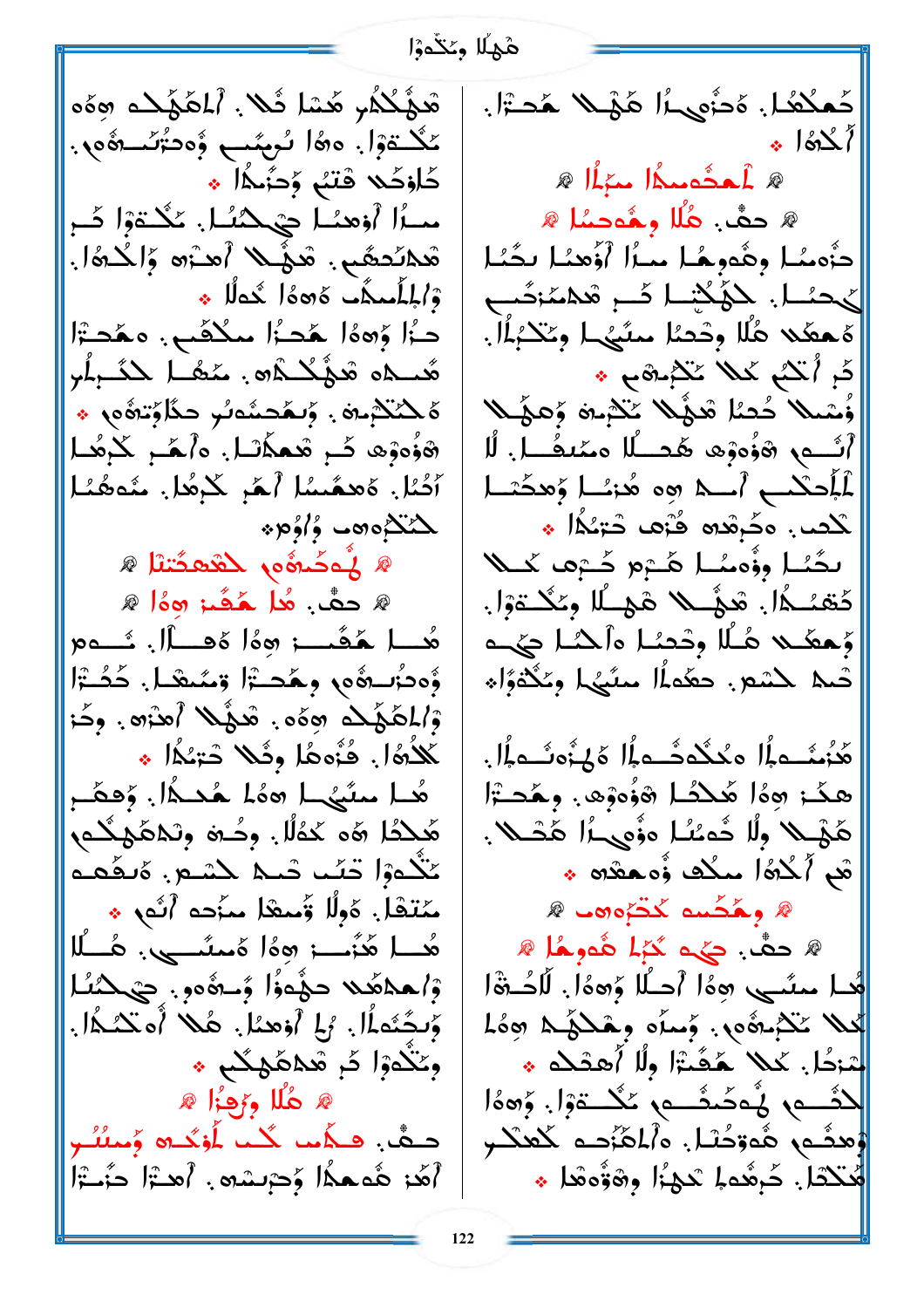فَعِمًا وِهَجَرَا ٱلْمُكْهَرِ وَوَٰءًا خَاوَىٰنَا وَّ-شَعْوِ. وَسَكْفَ هَٰـكَـٰدًا وۡ/مَّا ۖ كَـٰفَـكَـٰفَا هُدْهُدْكُمْ وَهُو. هُوْوْا مُبْرَأَا هَهُو كُد كُحِبًّا ضَرِ مْكَلَّحْقَىبٍ. وضَرِ مْدْهُدْكُمْ، وُوْحُدْهْ لِأُدْوْسُا وْعْدِيْدُه وۡدُوا ﴾ حِبُّبُ أَقْفَ وَالْمُسْتَمَرَ مِنْ الْمُسْتَمَرَّةِ مِنْ الْمَسْتَمَرَّةِ مِنْ الْمَسْتَمَرَّةِ مِنْ وِكْلُـەوۡـەن وَ دِهۡــەمۡـُرْتُه وِهَٰـلاَصُــا سِّيفًا مْدْهَٰدْكُمْ ، وْهُو. أَتْݣَلْفْ ِ الْمَحْدُ بِـهَمْنُوَمِـنُ / كَـدُ الْمَــهُ وكملا هِمَا سَنَّنَا هُدْهِ أَنْبِ دَيْء هَكَتهُم \*<br>حُرجٌهُكُوه هُنا تكَهْلا هَتَهْا وَوُوحاً!. هْدَهُلا أَمِنًا وِهْلِيَهُ هَ حَثَمٍ حَمَّمَتُوا الْمُتَعَاَّ & ziakilj ه حقّ حكّ مكّ عنه من الله عنه الله كَنْدَوْا كَمِ شَدْنَحْقَى مِدَٰا أَؤُهْدَا. ەھْكىمْنْدَكَى كَى شىكا لاشىغ. ھَى رْهُؤُوڤُمْ. هُجْعَبْ هُـِبُلَا وِأَوْخَلْتُكُمُّ وبُكْتُرَلًا. وِتَعِيثُكُمْ أَهْدَاهِ وَالْحُكْفَا. ەھُىمە ئەڭتەم . هُكْشًا وِوَّەھُــا وْالملَّىـــكُ وَاەە هَدءُ∫. ەَمىڭگەھە ھُىلەە ئىْلەۋا كَيْمَ شَمْ لِكَسْمَ. تَـهِوْا لَكُـمٍ هُمْلًا وِهۡحَـٰٓۃٗا قُـٰۂھُا وۡحِـُـٰا ٖ. ہحۡـہ لَمانُـُـســ كَلَاةُ مِلْمٍ مُلْمَنْهَا ﴾ \* @ حُذُه أَل وهُن، أَعْنُبِهِ @ هُنَّهٖ ٱلمُوَّسِعِدِكُم كُرِيْكُماهُو وِهُجَّا جَنُّتَا۔<br>كَرِيْكُم*ُوْو وَحَجَّدُهاهُو مَعْمَّا* كُلِّ هَكَتُتَبِع

مىڭگەھە آلمىشقە . كەھگا ۋىدىۋە هُودُنُــا . وفَــزهُـــا وُهـــْلا لِمُوْجُــولاً . حڤۿۣػٚڔۿؘڹۦۄٞڎۿؘڡڵڡۿ۫ٯڔ؞ؚڷؙٚڡٵؙ هَْسُو حُدَّمْــدًا. هَ/وْكُــلْ لْمَلْكَنْ—نف. ەلگەۋەر كەھكىر ئىگەۋمە \* هَزُمْ وَوْٓا مِدًا هِهَا بِحَبَا. جَمْعَيْهِ كَرِ حُحِبًا هِلًا ـهُـكَـلَ. هِلًا رُجِبًـل لَحْـفِ ولْمَلْحَسَالِ. كَمِلا كَتْرْسِيرْه وْالْمَذْكَبِكُمْ وەَه . ەَهْكُىل بِحُبُيل ولَّا لْمُحَمَّىبِ . ؤُسَّىـــلا قَدْئُـــلا مُنْحَّتكُــْتــب. وَّاسو وْحْسًا وتّْدًا هزْم أَكْلاهُ! أَلْمَكُكُ \* **الا إِسْزُلُلْ. حِقْ. هُزِيْلِ هُنِّي ١٤** هُزئا هُنِّي. كَنْدَوْا كُرِ هَٰدَنُدهُبِي. مسأا أؤهنا بحُنا حصْبِه حَسْم هُحفَك هُلُا. وإُهتكمُا وِحْثَبُلَا. كَـر دُقئے قِوَّمہ مُحقُّـــالا کُنْکُرِ۔ مُـــــــو . رِكْماهُورٍ لِمُقْتَحِبٍ. لَا كُلُّهُ! وِنُعَبَّرَا هُسْده . حَكَــرِمَا مَكْتَــده مَحَاوْحَـــد قتىكا ھ هُنسًا هُــَن، لِمحْتَـا وِصْــه لِمَسْــم وُٓ؎ۿؘ٥ۏؙۭٳ. ۛۿٮؠ؋ۿۏؙ٥ۉۭۿ؋ڴڂڞؙڶ ٱلملتَّحْف، ݣَٱسِرِ وُّسْعَنْكُمْلْ. وهُوَوَّصْلَا وتُمُا هَفَمُا. ٱلمَّنَّدِه وَهُو كَعَكْدًا هعَنْتُ]. حصْرِ وُودُسِدُوب. حكَرِمُا فَنْضُكُمْ خُرِجُدْخُسٍ. وَوَُهِنْتُوا هَٰزَلَنفَ وأسلم كَمَاؤُ مِثْمَى \* & حُثَم*اً\ و*هُن مُدهُّدت & . بِكَمَادُمِ كَعَمَ مَعْدَّا حَبْتَ الْمَحْمَدِ مِكْمَادَ بِكَمَادَ مِنْ لَّكَرِيْكُمُلَقُّورَ مَعَكِنَا مُنْ مَا وَسَيْعَا لَكَلْ مَا